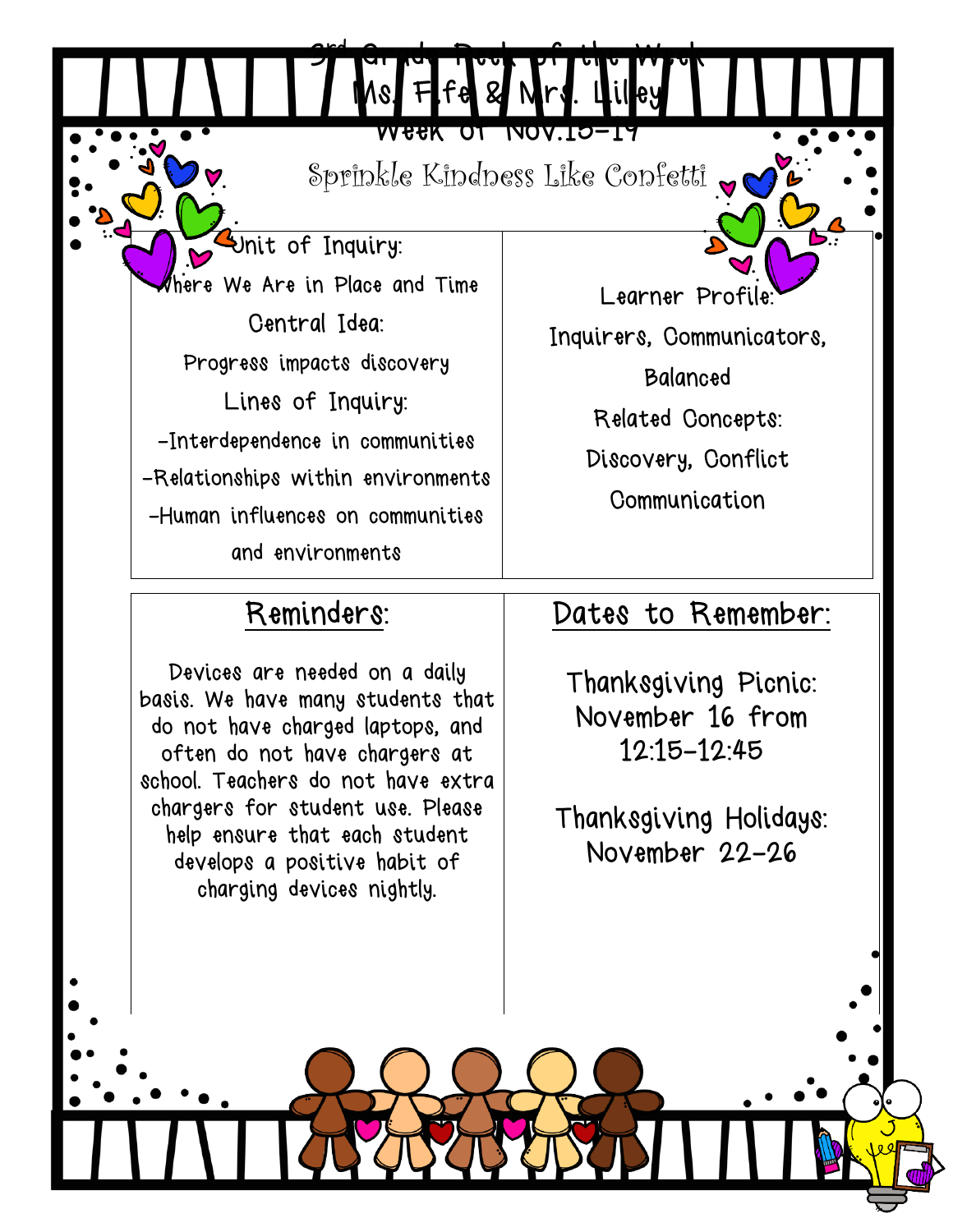|  | Shared Reading                                     | Language Arts            |                                   | Read Aloud                                              |
|--|----------------------------------------------------|--------------------------|-----------------------------------|---------------------------------------------------------|
|  | Central Idea of<br>Informational Text              | Subject and<br>predicate |                                   | Rettie and the<br>Ragmuffin Parade                      |
|  | Math                                               | Science                  |                                   | Social Studies                                          |
|  | Division Strategies                                | and Time Summative       | Where We Are in Place             | Where We Are in<br>Place and Time<br>Summative          |
|  | Specials 9:45-10:15 Lunch 11:45-12:15              |                          |                                   |                                                         |
|  | Fife Specials Rotation<br>Monday: PE               |                          | Lilley Specials Rotation          |                                                         |
|  |                                                    |                          | Monday: Music                     |                                                         |
|  | Tuesday: Library<br>Wednesday: PE                  |                          | Tuesday: Spanish<br>Wednesday: PE |                                                         |
|  | Thursday: Music                                    |                          | Thursday: Art                     |                                                         |
|  | Friday: Spanish                                    |                          | Friday: PE                        |                                                         |
|  | Ms. Fife<br>281-727-1700                           |                          | Mrs. Lilley                       |                                                         |
|  |                                                    |                          | 281-727-1700                      |                                                         |
|  | email:<br>fifec@pearlandisd.org                    |                          | email:<br>lilleym@pearlandisd.org |                                                         |
|  | website:                                           |                          | website:                          |                                                         |
|  | Fife, Carmen / Teacher Home page (pearlandisd.org) |                          |                                   | Lilley, Melody / Teacher Home page<br>(pearlandisd.org) |
|  |                                                    |                          |                                   |                                                         |
|  |                                                    |                          |                                   |                                                         |
|  |                                                    |                          |                                   |                                                         |
|  |                                                    |                          |                                   |                                                         |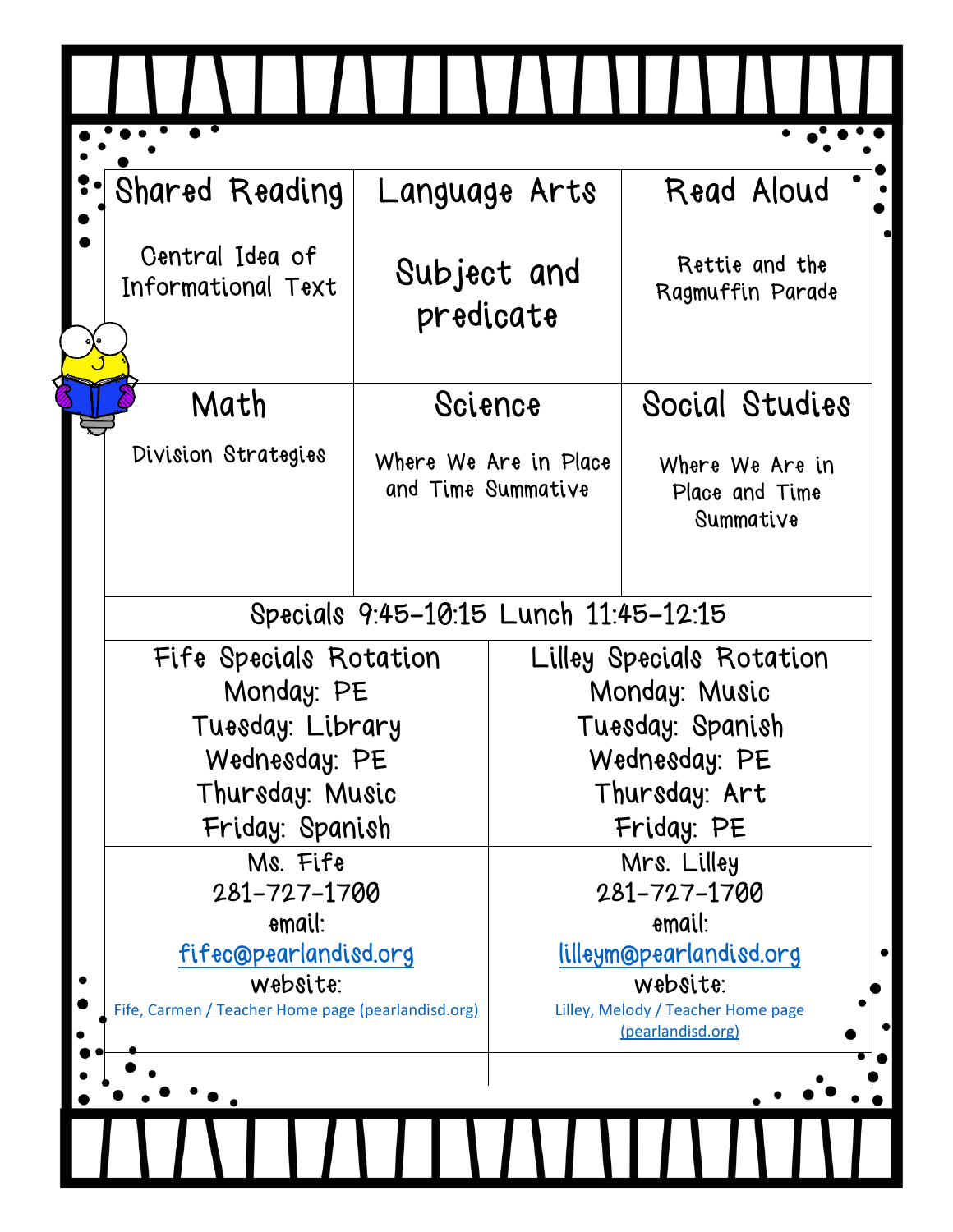